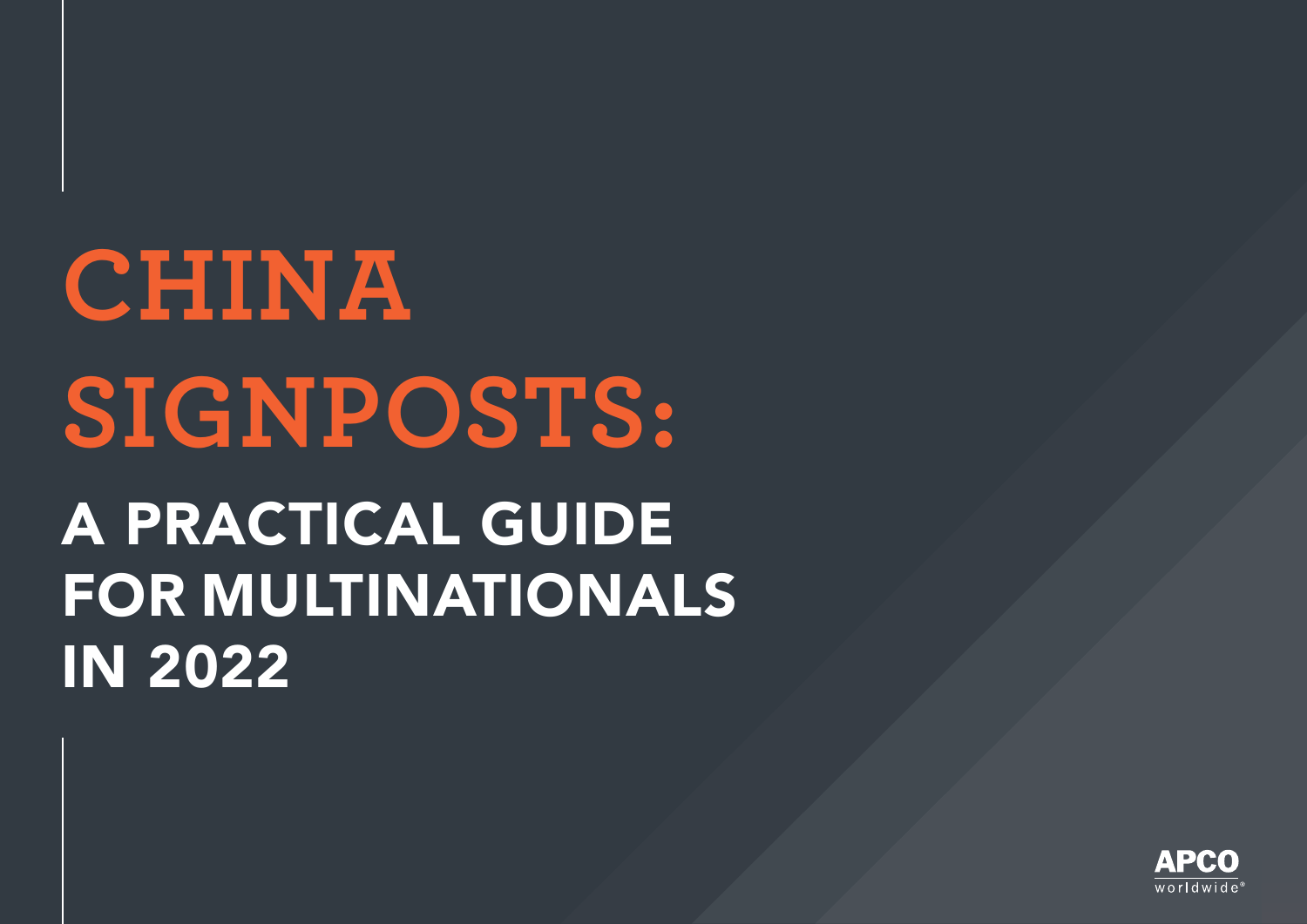# **CONTENTS**

China Signposts is an annual guide by APCO Worldwide for executives of multinational companies (MNC) that have significant China interests, whether as a key market for sales, as a critical supplier, or as a source of innovation and competition.

This guide identifies seven issues that will be critical for MNCs to navigate in 2022 and offers global viewpoints from several of APCO's senior advisors.

### GLOBAL VIEWPOINTS

### ISSUES THAT WILL DEFINE THE OPERATING ENVIRONMENT

| <b>SECURITY &amp; DATA:</b>      |  |
|----------------------------------|--|
| <b>DUAL CIRCULATION:</b>         |  |
| <b>COMMON PROSPERITY:</b>        |  |
| <b>REGULATORY REFORM:</b>        |  |
| <b>TRADE AND SUPPLY CHAINS:</b>  |  |
| <b>COVID-19:</b>                 |  |
| <b>ENVIRONMENT &amp; ENERGY:</b> |  |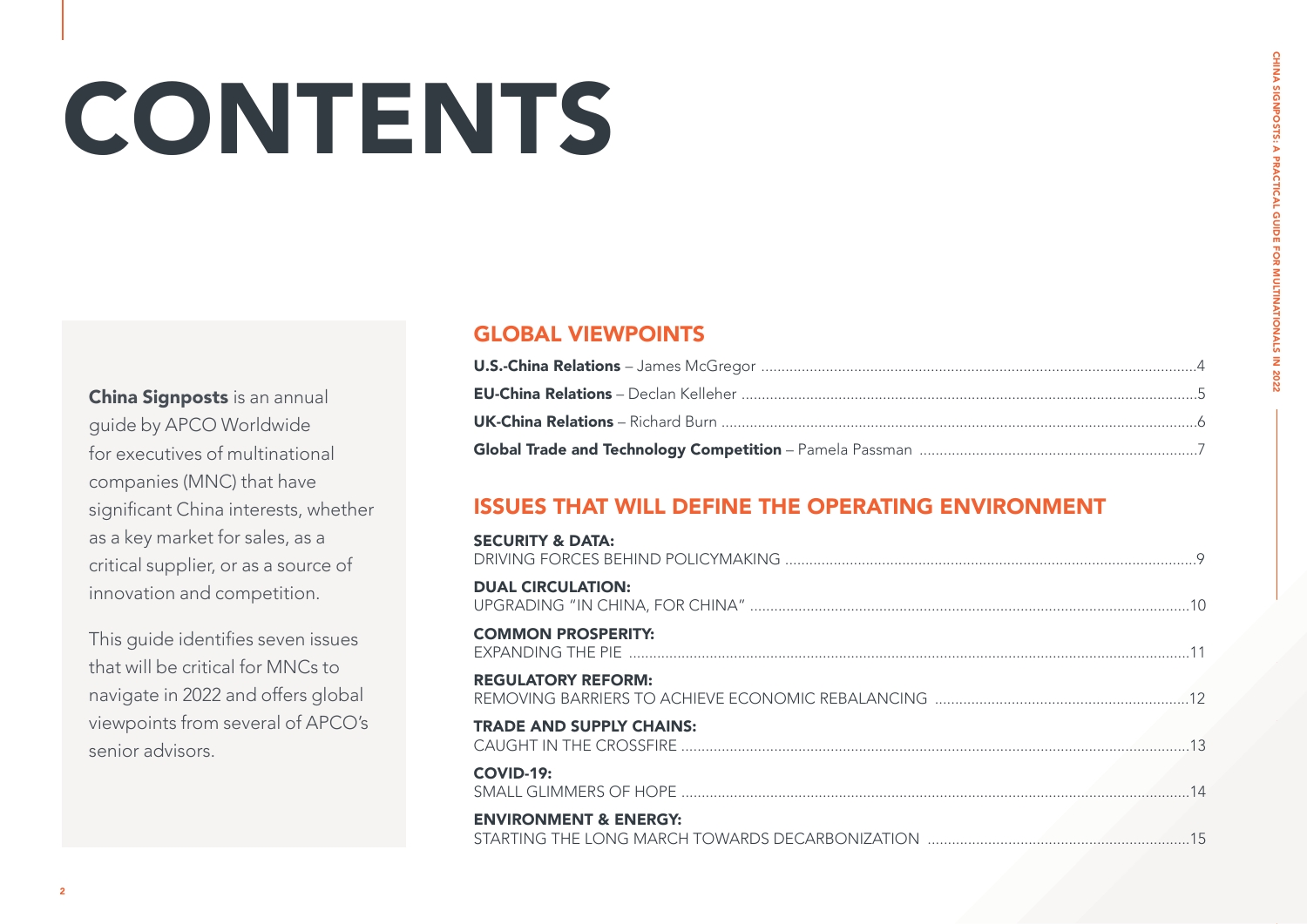# GLOBAL VIEWPOINTS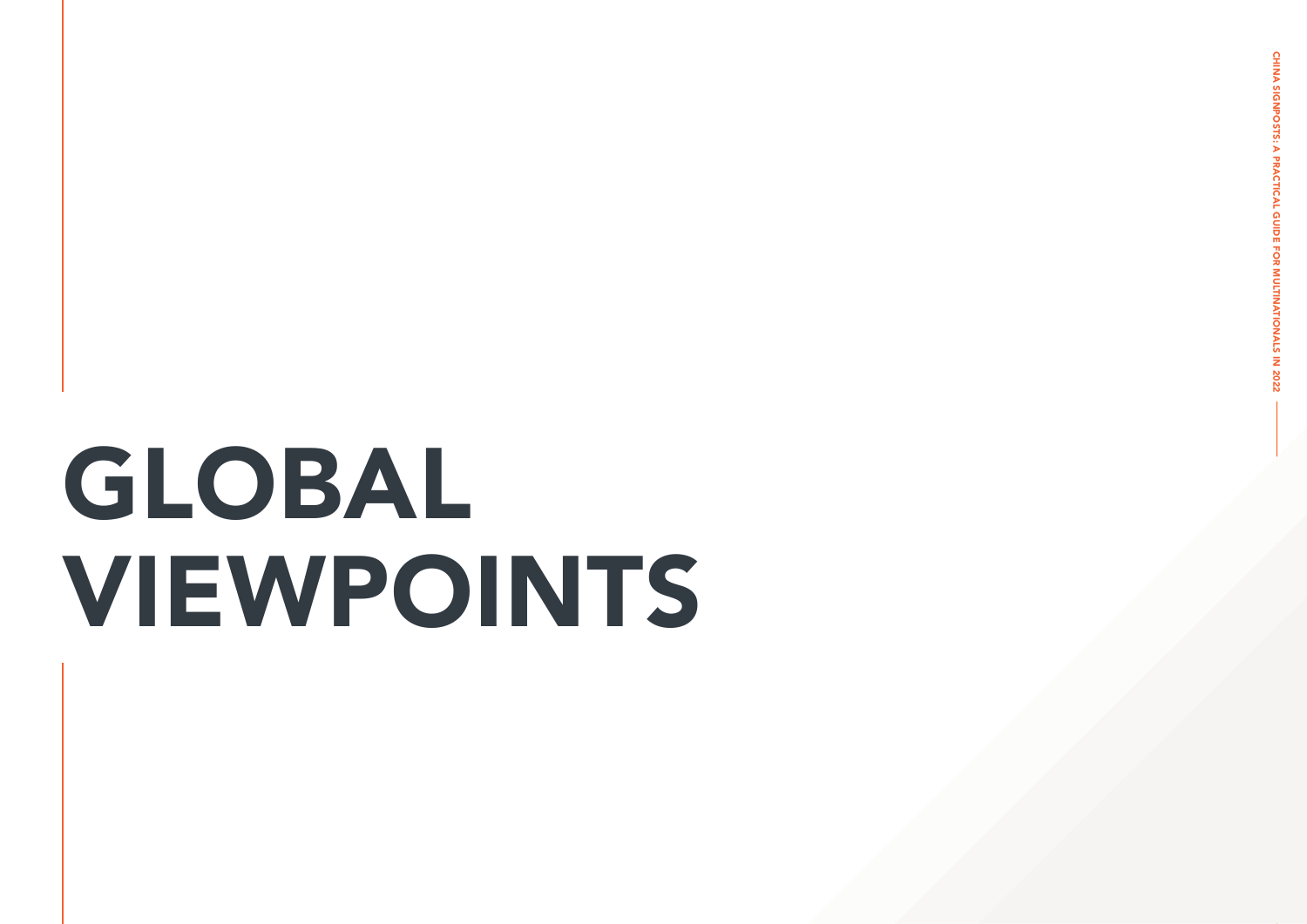### **GLOBAL VIEWPOINTS**

# U.S.-China Relations

#### **James McGregor**

*APCO Greater China Chairman and bestselling author*

#### A New Normal for Business:

The first year of the Biden administration revealed that the Trump era of confrontation was not an anomaly. In 2022, the United States will continue to pressure China on allegations of unfair economic practices and human rights abuses, particularly ahead of the U.S. midterm elections and in the wake of the Beijing Winter Olympics. China and the United States will pressure companies to speak out against their counterparts' most assertive policies. The United States also seeks greater policy coordination with its allies in Europe, the Quad and AUKUS.

### ...the Trump era of confrontation was not an anomaly.

### Fraying Links Between HQ and China:

COVID-19 travel restrictions are widening the disconnect between headquarters and China management teams. There are ample opportunities for foreign enterprises to continue growing their China businesses in 2022, but global executives will need to entrust this growth to their on-the-ground leadership teams and strengthen

...global executives will need to entrust this growth to their on-the-ground leadership teams and strengthen mechanisms to foster corporate cohesion, culture and connection.

mechanisms to foster corporate cohesion, culture and connection. Corporate leaders must prioritize direct engagement with their China teams to better understand their interpretations of sensitive issues and on-the-ground operating dynamics.

### The Era of Quiet Compliance:

Despite impulses to speak out on topics of social justice and ESG, businesses with a China presence must exercise caution. Compliance with regulations and interactions with public officials in Washington, Brussels or Beijing should be executed without fanfare to avoid inadvertently provoking nationalist reactions and risking reputational and operational challenges.

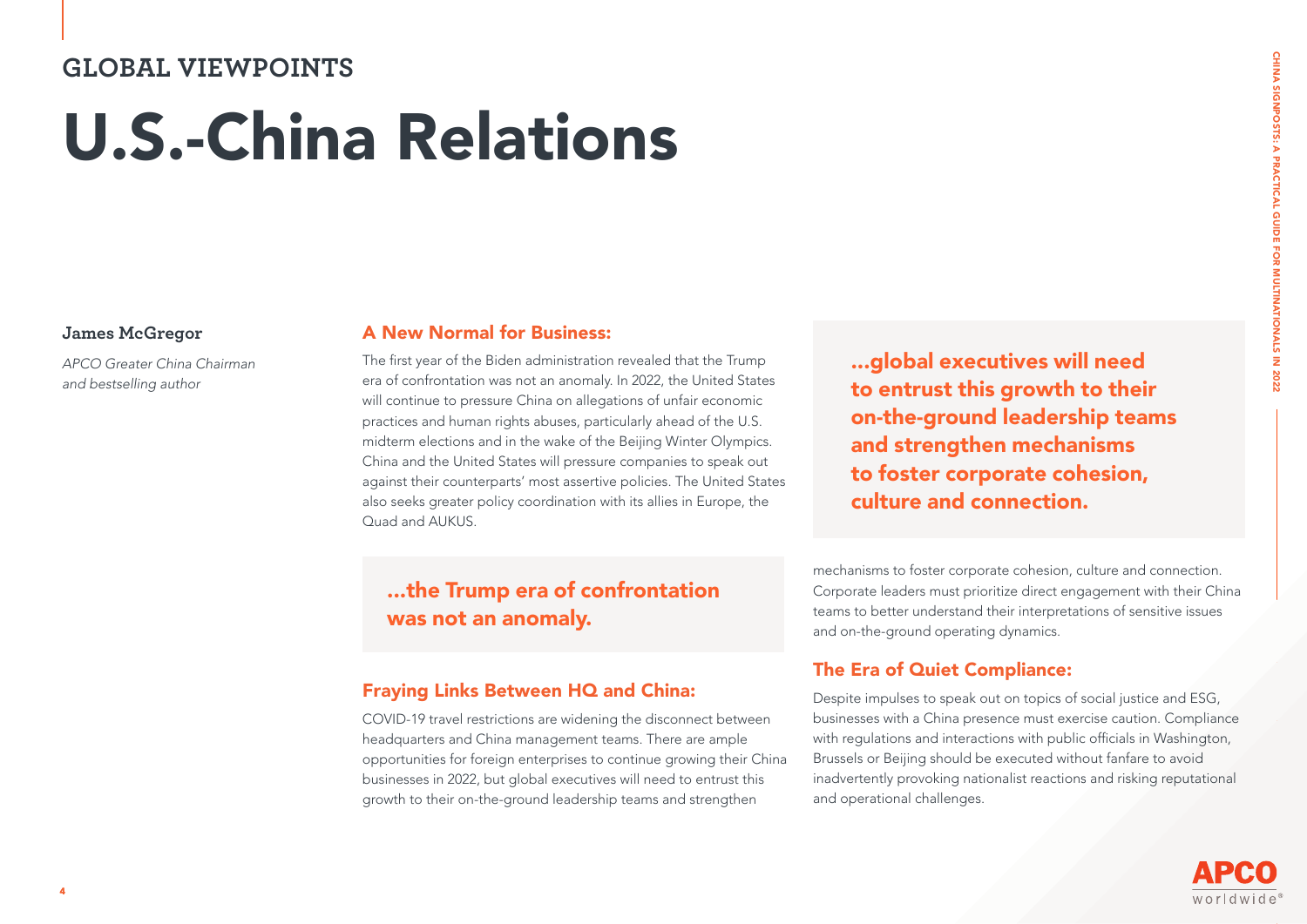# CHINA SIGNPOSTS: A PRACTICAL GUIDE CHINA SIGNPOSTS: A PRACTICAL GUIDE FOR MULTINATIONALS IN 2022 202

### **GLOBAL VIEWPOINTS**  EU-China Relations

#### **Declan Kelleher**

*Former Ambassador of Ireland to the People's Republic of China and Permanent Representative of Ireland to the European Union*

#### Nuance in Geopolitics:

Geopolitical uncertainties, the pandemic, fears for the health of the liberal rules-based international order and concerns that the EU should be less vulnerable and more realistic on trade, have led the EU to fashion a more multifaceted and rigorous approach to engagement with China without necessarily containing it. While the EU will undoubtedly seek to work closely with the Biden administration on certain aspects of China policy, the evolving concept of EU "strategic autonomy" will influence the shape of this cooperation. In 2022, whether the EU can manage political and values-based differences with China will determine the scope of defrosting the EU-China Comprehensive Agreement on Investment (CAI). The European Parliament will play a significant role in dictating whether this thaw will occur.

### Businesses should keenly track the views of influential member states...

#### Working with the Grain:

The EU legislative process involves three parties: the Commission, the Council (the member states) and the European Parliament. Some areas, such as trade policy, are the exclusive competence of the Commission, while national authorities have a stronger say in

areas such as health, industrial and foreign policy. Businesses should keenly track the views of influential member states and of coalitions of member states on key issues. While EU member states may sometimes have differing opinions on China-related issues, the legal force and influence of agreed EU regulation (the "Brussels effect") need to be factored in by European and non-EU businesses.

### Top-down Guidance:

In the sensitive period before the 20<sup>th</sup> National Communist Party Congress in November, headquarters executives need to be particularly aware of top-down political guidance within China. Evolving policy prescriptions and regulations on economic, social, and environ-mental issues, as well as re-castings of core Party ideology and policy—such as the Common Prosperity agenda—present both challenges and opportunities for business. EU businesses should be mindful of potential challenges to resolving divergent compliance requirements of China on the one hand, and EU and national authorities on the other.

...headquarters executives need to be particularly aware of top-down political guidance...

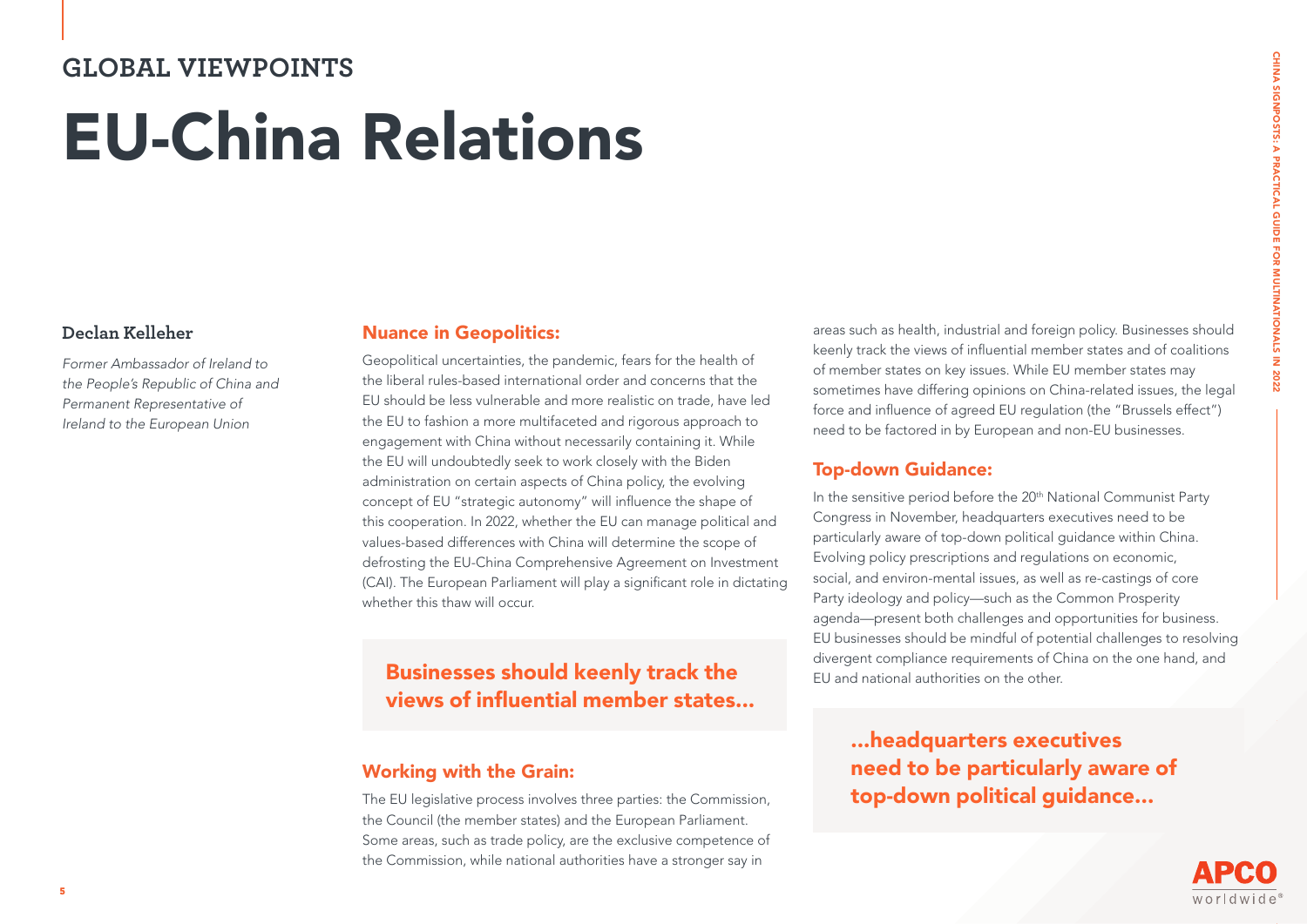### **GLOBAL VIEWPOINTS**  UK-China Relations

#### **Richard Burn**

*Former HM Trade Commissioner for China and HM Trade Commissioner for Europe*

### Stabilizing the Decline:

While the UK-China relationship has deteriorated from its "golden era," it remains fundamentally stable. The UK government simultaneously shares the concern of the United States, the EU and others on human rights, while also recognizing that a constructive relationship with China is pivotal for trade and investment. While businesses can categorically rule out a return to free trade negotiations in 2022, MNCs may witness the long overdue return of the UK-China Economic & Financial Dialogue (EFD) and the Joint Economic and Trade Committee (JETCO), which has not been held since 2018.

...MNCs may witness the long overdue return of the UK-China Economic & Financial Dialogue (EFD) and the Joint Economic and Trade Committee (JETCO)...

### Managing Vocal Opposition:

Boris Johnson has been the driving force behind a delicate balancing act, but he has been constrained by COVID-19, his own political

The saga of Chinese interference in UK politics is illustrative of a growing sensitivity and hostility towards China among UK Members of Parliament.

weaknesses and the need to appease a small yet important group of Conservative Party backbench parliamentarians pushing for a more hawkish position towards Beijing. The saga of Chinese interference in UK politics is illustrative of a growing sensitivity and hostility towards China among UK Members of Parliament.

### Transparency Is Key:

Businesses involved in critical infrastructure are most at risk of the reporting and investigation requirements under the UK's new National Security and Investment (NSI) Act, though the vast majority of businesses need not worry. But all businesses should expect a greater emphasis on transparency: Chinese businesses on their activities in the UK and British MNCs on their business in China.



CHINA SIGNPOSTS: A PRACTICAL GUIDE FOR MULTINATIONALS IN 2022

CHINA SIGNPOSTS: A PRACTICAL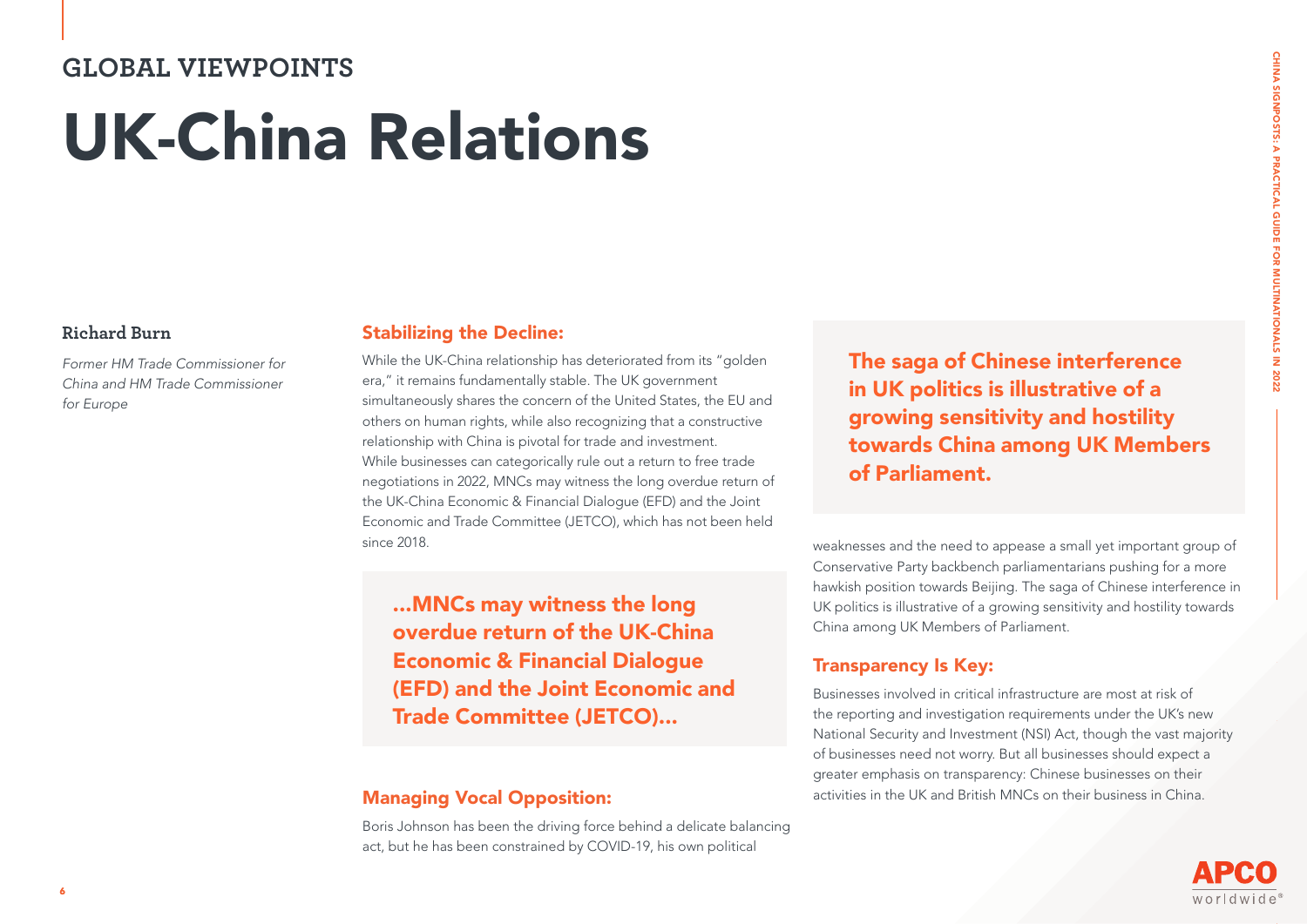### **GLOBAL VIEWPOINTS**

# Global Trade and Technology Competition

#### **Pamela Passman**

*Chair of Corporate and Managing Director, New York, and former Deputy General Counsel at Microsoft*

#### The "Decoupling" Dilemma:

Strategic competition between the United States and China over global technology dominance will increase pressure for businesses to "decouple," particularly in areas that are perceived as critical to national security such as data. Multinationals require access to cloud services, interoperable technologies and critical business information across markets to innovate and operate efficiently. Creating artificial walls and data friction is inherently counterproductive to innovation, trade, and growth. In 2022, it will be incumbent upon global companies to work with policymakers to help them understand the practical implications and costs of decoupling.

Multinationals need to think about diversifying supply chain risks whether through "multi-shoring" or building a "plug and play" manufacturing model...

### Diversifying and De-risking Global Supply Chains:

In 2022, growing pressures to decouple combined with rising expectations for businesses to act on contentious social and climate issues and disruptions caused by COVID-19 require multinationals to reassess and reconfigure their global supply chain. Cost-efficiency should no longer be the leading factor for how companies source or locate their manufacturing. Multinationals need to think about diversifying supply chain risks—whether through "multi-shoring" or building a "plug and play" manufacturing model—depending on whether and what they will sell in China, the United States or third markets. This will help enhance their overall supply chain resilience against headwinds while allowing them to maintain a strong presence in China—fundamental for businesses that want to remain competitive globally.

...it will be incumbent upon global companies to work with policymakers to help them understand the practical implications and costs of decoupling.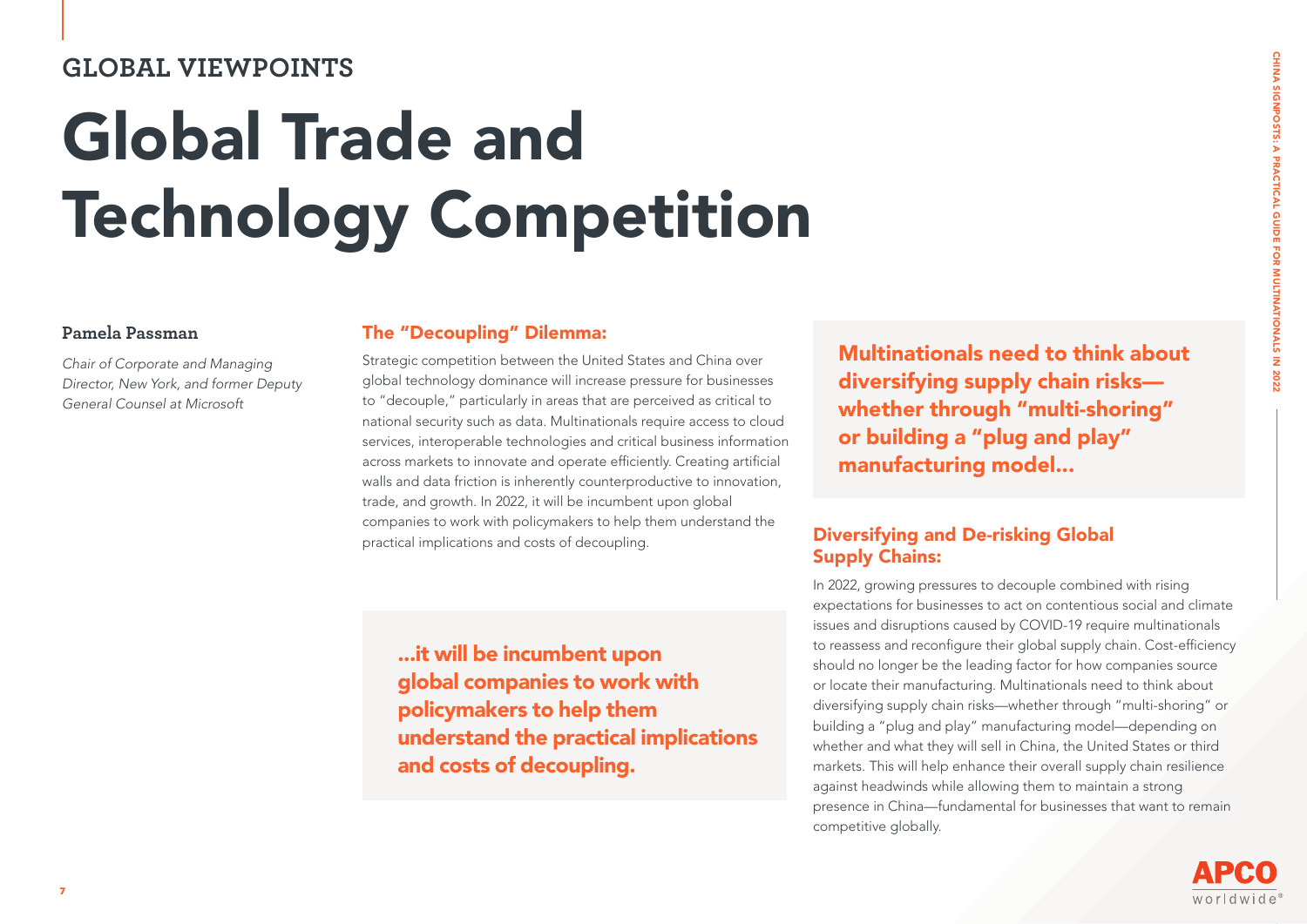# ISSUES THAT WILL DEFINE THE OPERATING ENVIRONMENT **SIGNPOSTS FOR 2022:**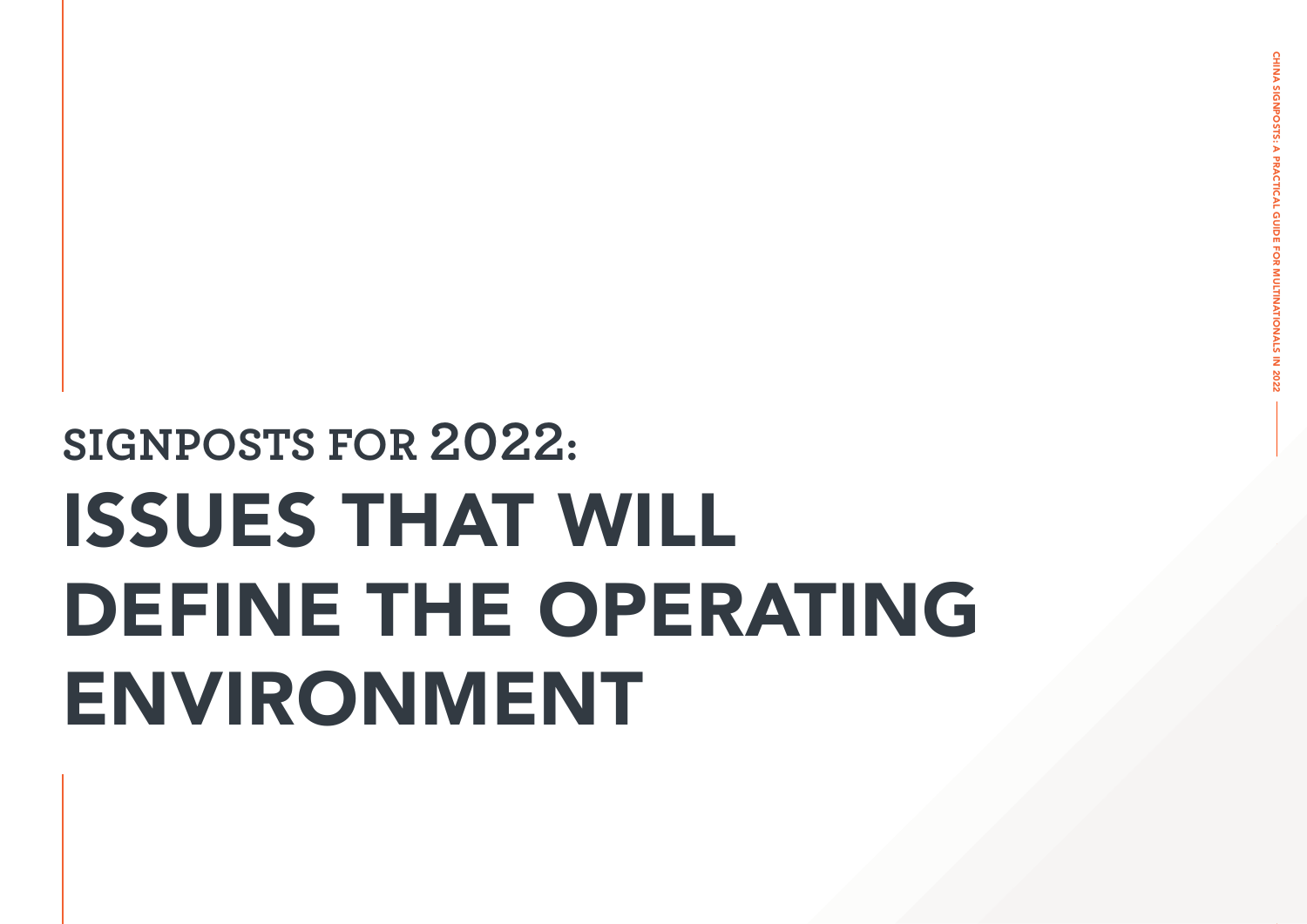### **SECURITY & DATA:**

# DRIVING FORCES BEHIND POLICYMAKING

### MNCs must audit themselves to avoid crosscutting national security hotspots—whether political, ideological, economic or technological.

- Security will dominate China's 2022 political agenda ahead of the forthcoming 20<sup>th</sup> National Communist Party Congress. Ensuring Xi Jinping's unquestioned reappointment as Party Secretary will be the Party's utmost priority.
- MNCs should keep a low profile and focus on compliance with п a raft of new laws and regulations, including the Data Security Law and the Personal Information Protection Law, which aim to protect citizens and bring stability to markets.
- Equally, MNCs should not make bold or dramatic moves ahead of the Party Congress and should not anticipate significant new policies related to opening and deregulation in 2022.
- In strategically important sectors, government industrial policy will support and offer subsidies to domestic champions.

Ongoing geopolitical tensions and the upcoming 20th National Communist Party Congress make 2022 a critical year for China. This period of acute political sensitivity is cementing a risk-averse mindset within government to mitigate economic instability. From addressing the risk of food and resource shortages to ensuring control over strategic sectors, all policy decisions will have strategic significance in 2022. Within this environment, MNCs should exercise extreme caution when deciding how to handle sensitive matters that could intersect with China's long-term interests.

MNCs must prepare for a greater emphasis on cybersecurity and data issues in 2022. Enforcing the privacy-oriented Personal Information Protection Law (PIPL) and the national security-oriented Data Security Law (DSL) is already underway. If not already completed, MNCs should compare their compliance with the EU GDPR in developing mechanisms to adhere to the PIPL. MNCs operating in sensitive areas, including e-commerce, healthcare and automotive

sectors, should anticipate increased government scrutiny under the DSL.

MNCs should mind China's long-term focus on "technology self-reliance"—a central pillar of China's national security strategy. Increasing state support for domestic competitors is an irreversible trend; MNCs hoping to grow in China will need to demonstrate how they support China's global competitiveness.

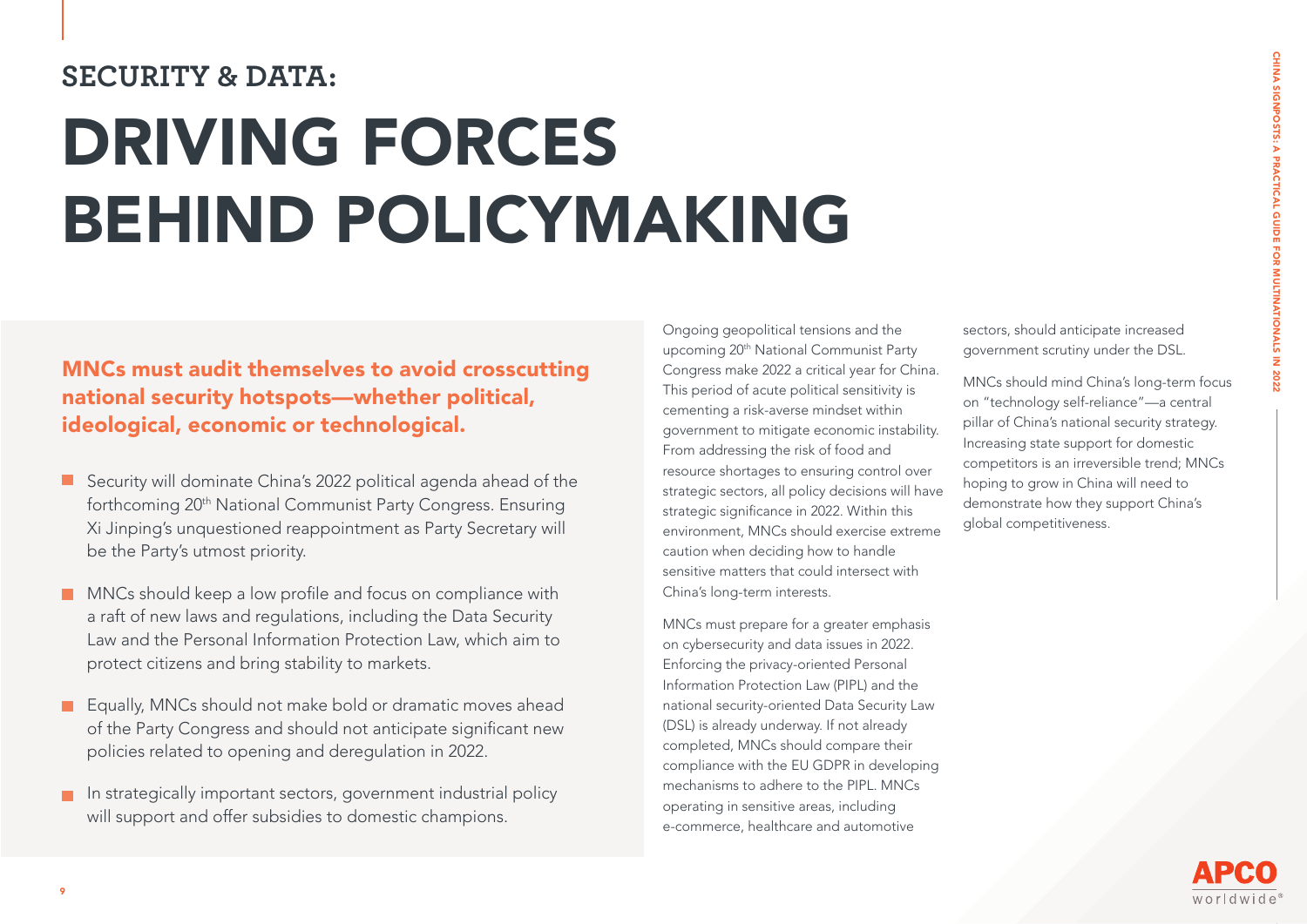### **DUAL CIRCULATION:**

## UPGRADING "IN CHINA, FOR CHINA"

Businesses that double down on their commitments to China, while creating strategic separation from their parent entities, will be most resilient and best placed for growth.

- Chinese economic and industrial policies reinforce the need for  $\mathcal{L}_{\mathcal{A}}$ self-reliance, but Dual Circulation still requires MNC innovation, expertise and export markets.
- Building more resilient corporate structures should be a  $\Box$ priority for 2022. This will include reviewing local partnerships, investments, procurement relationships and product development arrangements.
- Such a review should help accelerate China market growth, insulate global and local operations against geopolitical risks and protect against other external shocks.

One of Beijing's responses to geopolitical friction is to take actions that make China less dependent on the world, but make the world more dependent on China. This "Dual Circulation" strategy seeks to insulate China from the unstable ebbs and flows of the global economy and place its own economic destiny firmly in its own hands.

This strategy seeks to elevate the Chinese consumer to become the bedrock of its economy, empowering domestic companies and enhancing local supply chain resilience. Beijing also wants to reduce dependence on export markets and limit the impact of U.S. and foreign government actions to stymie access to the critical technologies essential to China's development.

While this undoubtedly means greater support for domestic entities, especially Chinese companies in critical sectors, this does not mean foreign companies are unwelcome in China. Instead, Beijing wants foreign businesses to occupy specific roles within the market and contribute to "Dual Circulation."

Regardless of past experience, MNCs need a thorough rethink of what it means to be "in China, for China." Treating China as a "client" for products or a "source" for global markets is no longer enough. Those with market access are increasingly expected to demonstrate how their presence empowers domestic innovation, strengthens domestic supply chains and adheres to social and political priorities. This can be done through value chain partnerships, investments or localizing R&D to develop products for global markets, or "in China for the world."

This will have profound implications for the structure of MNCs. While some are localizing data to ensure compliance and build trust, others already treat China as a second home market—complete with parallel operations and a full value chain. Creating this firewall may protect MNCs from geopolitical turbulence and contradictory orders issued by different national governments.

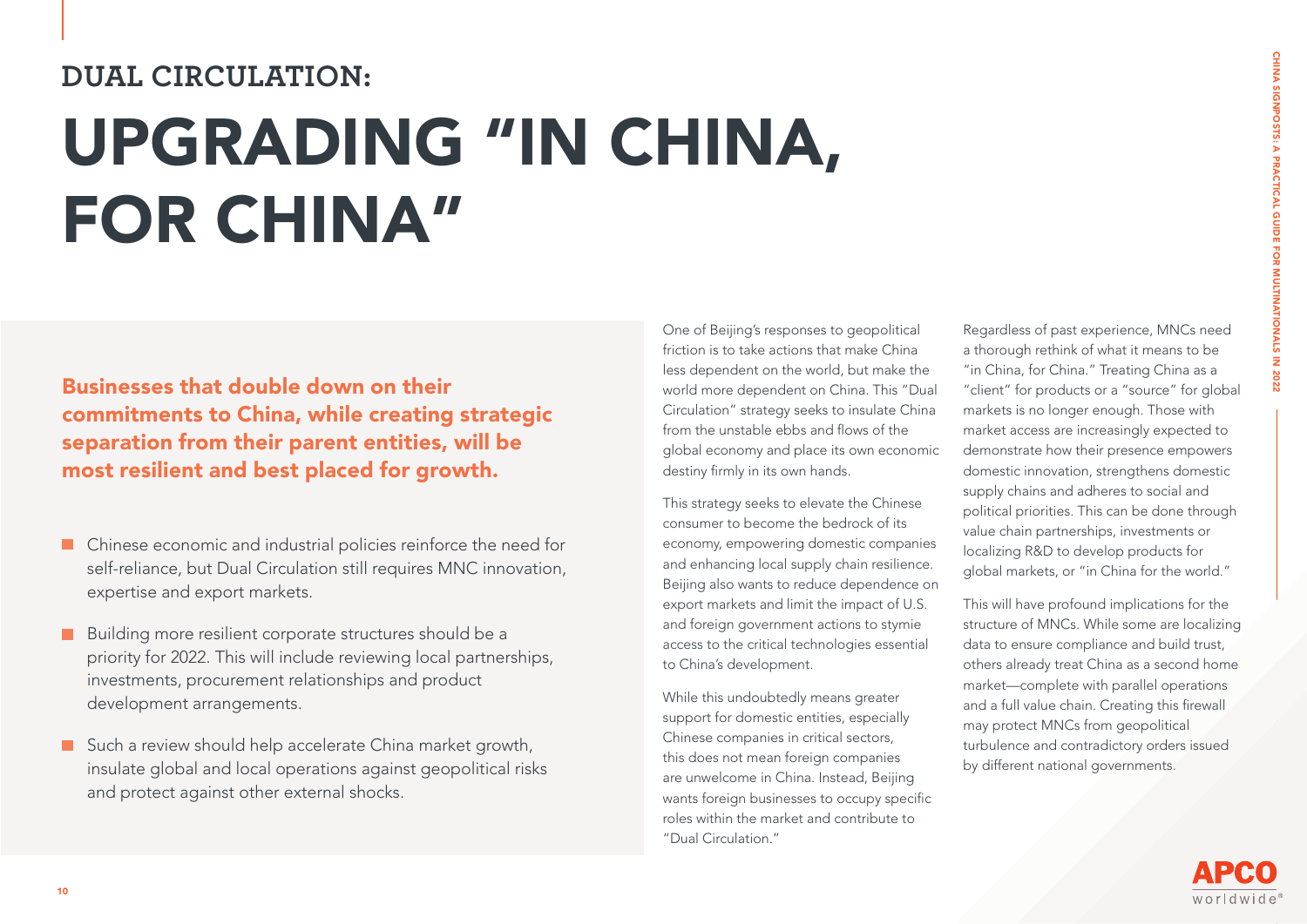### **COMMON PROSPERITY:**  EXPANDING THE PIE

MNCs should look for areas of alignment and intersection with the Common Prosperity agenda, a set of long-term goals which aim to address China's socioeconomic inequality and establish a more sustainable socialist development model.

- China's growing middle class is demanding higher quality products and services and pushing back against systemic economic injustices.
- MNCs that employ and serve the needs of underdeveloped regions and underserved populations in China are uniquely poised to secure new opportunities.
- **Common prosperity is consistent with decades of Party doctrine** and articulates an expectation that all companies—foreign and domestic—increase their commitments to give back to society and encourage CSR, philanthropy and stakeholder capitalism.

While Common Prosperity has been framed as a new initiative, it is merely a new label for a set of long-term goals. It is closely aligned with the Chinese government's other long-standing priorities, such as transitioning from high quantity to high-quality growth, expanding the middle class through poverty alleviation and rural revitalization and promoting social and economic fairness.

Despite misconceptions, Common Prosperity does not discourage businesses and individuals from getting rich. Instead, the government expects the wealthy to inspire and play a greater role in supporting marginalized groups through corporate social responsibility and philanthropic efforts.

The government will adopt a wide range of measures to achieve Common Prosperity. In the short-term, businesses should expect the introduction of new regulations and increased scrutiny in certain sectors—such as technology, real estate and education to ensure more fair market practices and equal market access for all.

In the medium and long-term, central and local authorities will focus initiatives on ensuring access to basic social welfare such as education and healthcare for low-income groups, particularly in rural and underdeveloped areas. The government is also toying with tax reform—including piloting property tax schemes in certain areas—to facilitate a more equal income distribution. The government may also increase personal income and consumption taxes that will mainly affect high-income groups.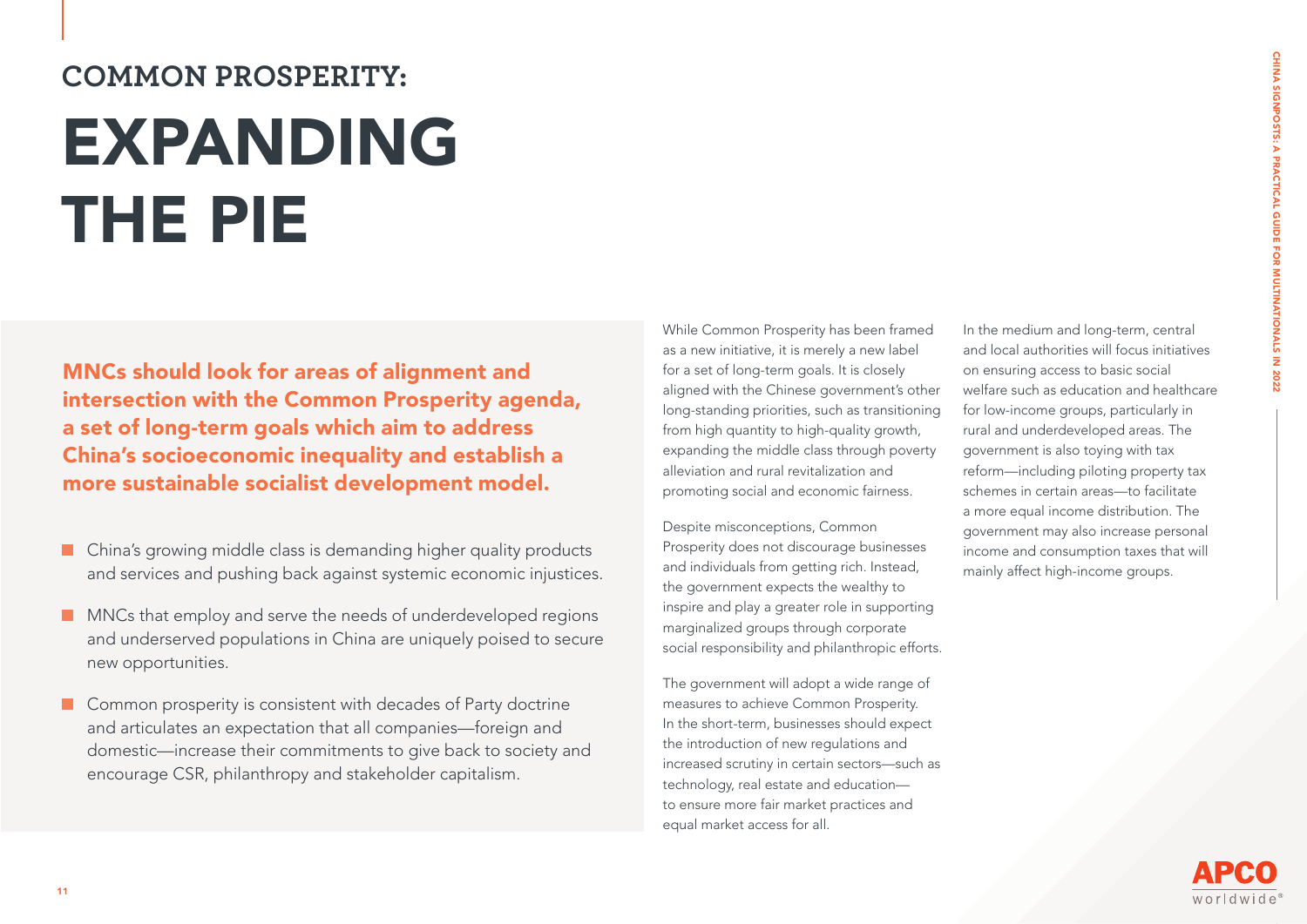### **REGULATORY REFORM:**

# REMOVING BARRIERS TO ACHIEVE ECONOMIC REBALANCING

Beijing's efforts to mitigate near-term financial risks present an opportunity for foreign MNCs, particularly if they can align with the Party's long sought economic restructuring.

- Domestic reforms to promote China's economic stability will create short-term volatility for businesses.
- **MNCs with Chinese partners or investments in the internet** sector, real estate and other high-risk industries should be alert to potential regulatory spillover into their operations.
- **MNCs can continue to find opportunities in critical sectors where** China still requires global expertise and knowledge—particularly in financial services, advanced manufacturing and technology.

The focus on maintaining Chinese economic stability means regulatory decisions will be highly surgical in 2022. As a result, measures will focus on stabilizing the real economy while also creating a more robust economy needed in the long-term. MNCs should therefore expect a two-pronged approach: a regulatory tightening in areas considered as "social ills," and a targeted opening-up in sectors in need of a structural economic shift.

The government's scrutiny of monopolistic behavior, especially surrounding data and algorithms, will continue at pace. Reforms are likely to continue in China's financial and capital markets. In light of China's latest property sector crisis, Beijing faces immense pressure to contain systematic financial risk by curbing debt and excessively risky offshore investments, and targeting illicit cross-border transactions.

The need to improve the efficiency of the Chinese financial sector is also pushing

Beijing to look outward. Officials seek trusted players that can provide the jolt (and capital) required to not only establish a well-functioning financial system, but also underwrite the critical industries needed for its long-term development goals. Foreign financial institutions may find significant opportunities to deepen their participation in China. These opportunities, however, may also present new risks for MNCs, such as a potential "spillover effect" of a Chinese regulatory crackdown for foreign firms.

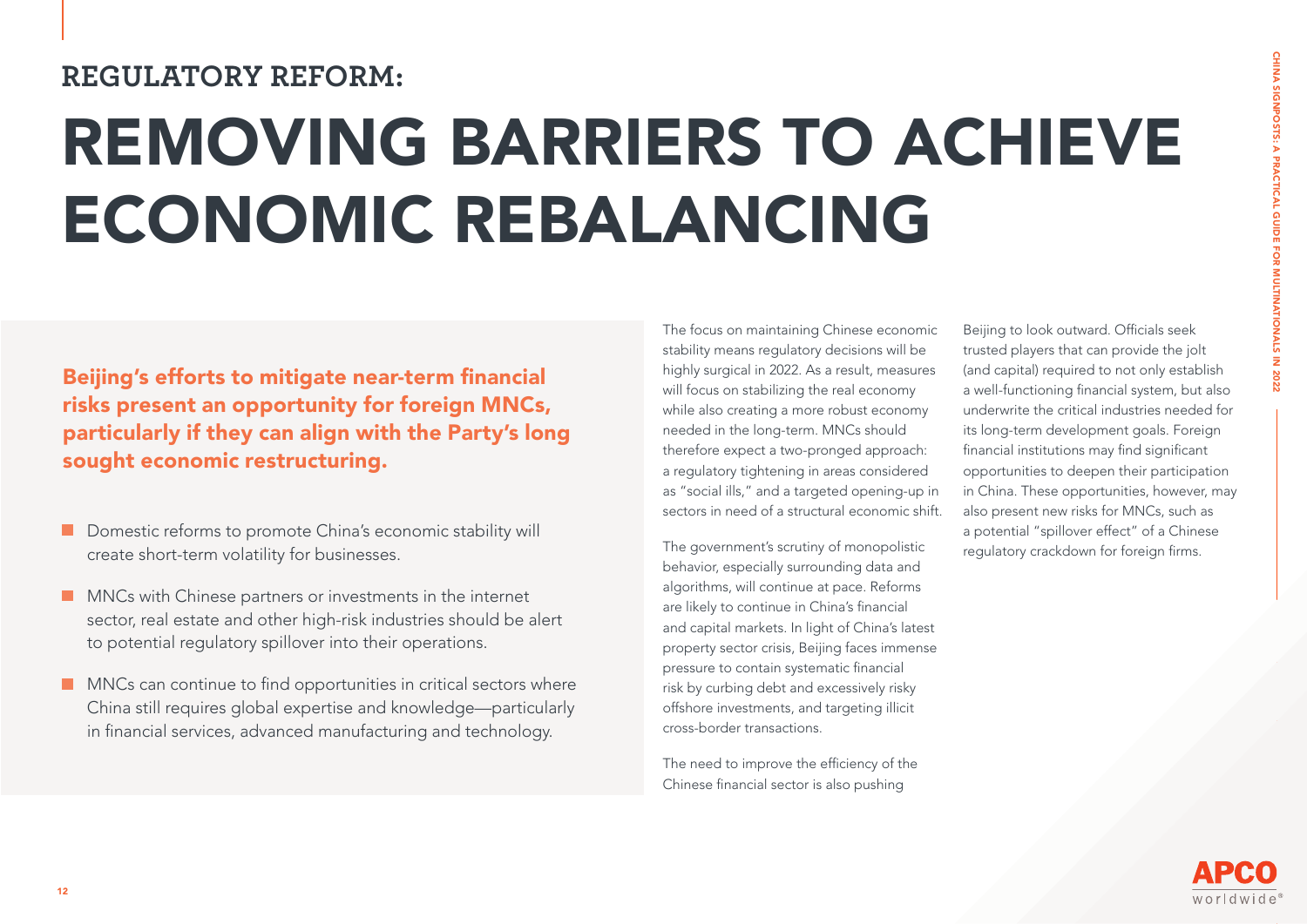### **TRADE & SUPPLY CHAINS:**

# CAUGHT IN THE CROSSFIRE

As MNCs navigate the consequences of geopolitical and trade issues, home nation governments and the Chinese government will both increasingly expect extraterritorial compliance—for companies to uphold their own country's values in every jurisdiction where they operate.

- $\blacksquare$  Trade is an increasingly important tool in the geopolitical toolboxes of Western countries as they address allegations against China's human rights practices. Beijing will also use coercive economic measures in response to foreign actions on issues it views as key to China's sovereignty.
- Western countries will not subordinate human rights allegations П in China to economic or trade interests. While the Beijing Winter Olympics will be a flashpoint, policymaking in this area will continue throughout 2022.
- **MNCs** will increasingly be expected to have visibility into their entire supply chain. All companies should already be focused on auditing, diversifying and de-risking.

China's bids for bilateral trade agreements have stalled. Two years after the U.S.-China Phase I Agreement, bilateral trade relations remain poor as China has failed to meet purchasing commitments and the Biden administration maintained or upgraded several Trump-era enforcement actions. Just one year after the EU-China Comprehensive Agreement on Investment (CAI), ratification is on ice aafter China implemented sanctions against EU officials due to their stance on Xinjiang. Chinese coercive economic measures against smaller EU states over Taiwan further complicate its resuscitation in 2022.

As brute force proves less effective in shaping international affairs, countries are increasingly defaulting to wielding their markets and economic influence to encourage strategic rivals to change their behavior.

MNCs will continue to face greater compliance requirements as trade policy and domestic agendas align on human rights. In Washington, the new Uyghur

Forced Labor Prevention Act entering into force in mid-2022 will require companies to prove imports from Xinjiang are free from forced labor. While the EU Commission may have postponed the release of its proposed human rights and environmental due diligence directive, some EU member states, such as Germany and the Netherlands, are forging ahead with mandatory due diligence requirements of their own.

Chinese officials will likely balance projections of domestic strength with economic stability. MNCs need to watch for Chinese countermeasures deployed in response to Western government actions on human rights. As these may single out specific industries or companies, headquarters should be in lockstep with in-country leadership to ensure alignment. Establishing and maintaining good working relationships with local officials and regulators where companies have a significant presence is more essential than ever.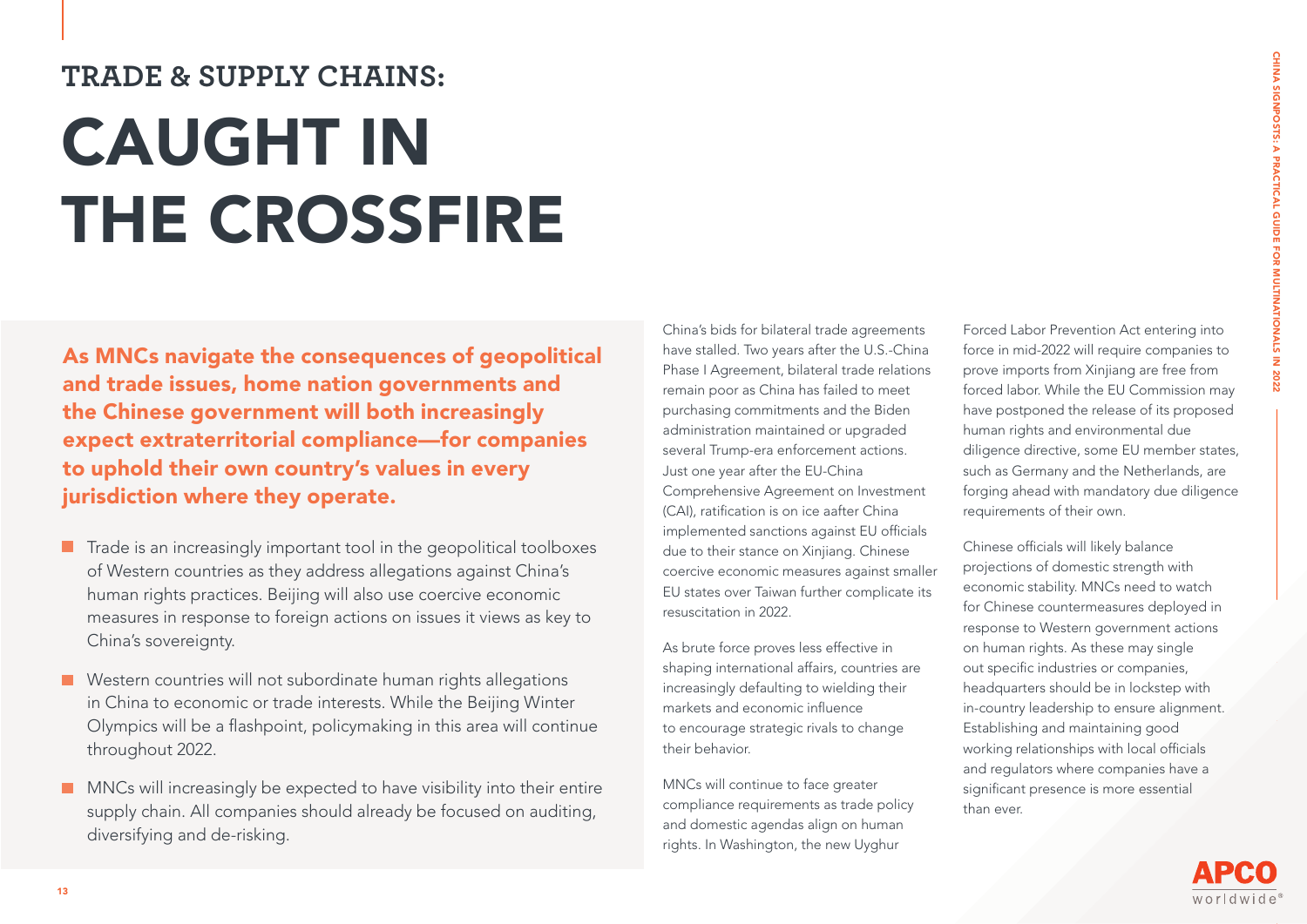### **COVID-19:**  SMALL GLIMMERS OF HOPE

Border restrictions and other COVID measures will frustrate MNCs that operate inside and outside of China, demanding new strategies for coordination between headquarters and local management.

- $\blacksquare$  The political significance of this year for the Party lowers the chance that COVID-19 restrictions will be completely lifted in 2022.
- $\blacksquare$  Headquarters will need to rely more than ever on their incountry presence or local partnerships to run their businesses and supply chains.
- Maintaining trust and managing through the opacity caused by П the physical and information divide will become increasingly essential for business and supply chain continuity.

With the Winter Olympics and the 20<sup>th</sup> National Communist Party Congress taking place in Beijing this year, China is very likely to maintain its zero-COVID-19 policy and impose local lockdowns whenever needed.

This zero-tolerance strategy may chafe against the government's urgent need to reverse slowing economic growth caused by sudden restrictions. The sole silver lining is in manufacturing, where government efforts to preserve economic growth will result in minimizing disruptions to production as much as possible.

In-person engagement with government officials will only be possible for those based in China. MNCs with a strong in-country presence should take advantage of this, empowering local teams to make their presence felt and commitment to China known. Those lacking boots on the ground will need to maintain and refresh alternative strategies and intermediaries, whether finding a reliable partner or investing in relationships virtually where possible.

The ability to move staff in and out of China will remain severely limited in 2022, meaning the ability of MNCs to execute mission-critical business decisions may be delayed. In the absence of details on an upgraded fast track for U.S.-China business travelers and continued uncertainty in China on the Omicron variant, companies will be challenged to strengthen their communication channels to minimize the widening information gaps between China and headquarters. This will prove critical in responding quickly to emergency situations, such as the impact of localized lockdowns, to maintain business continuity and ensure employee well-being.

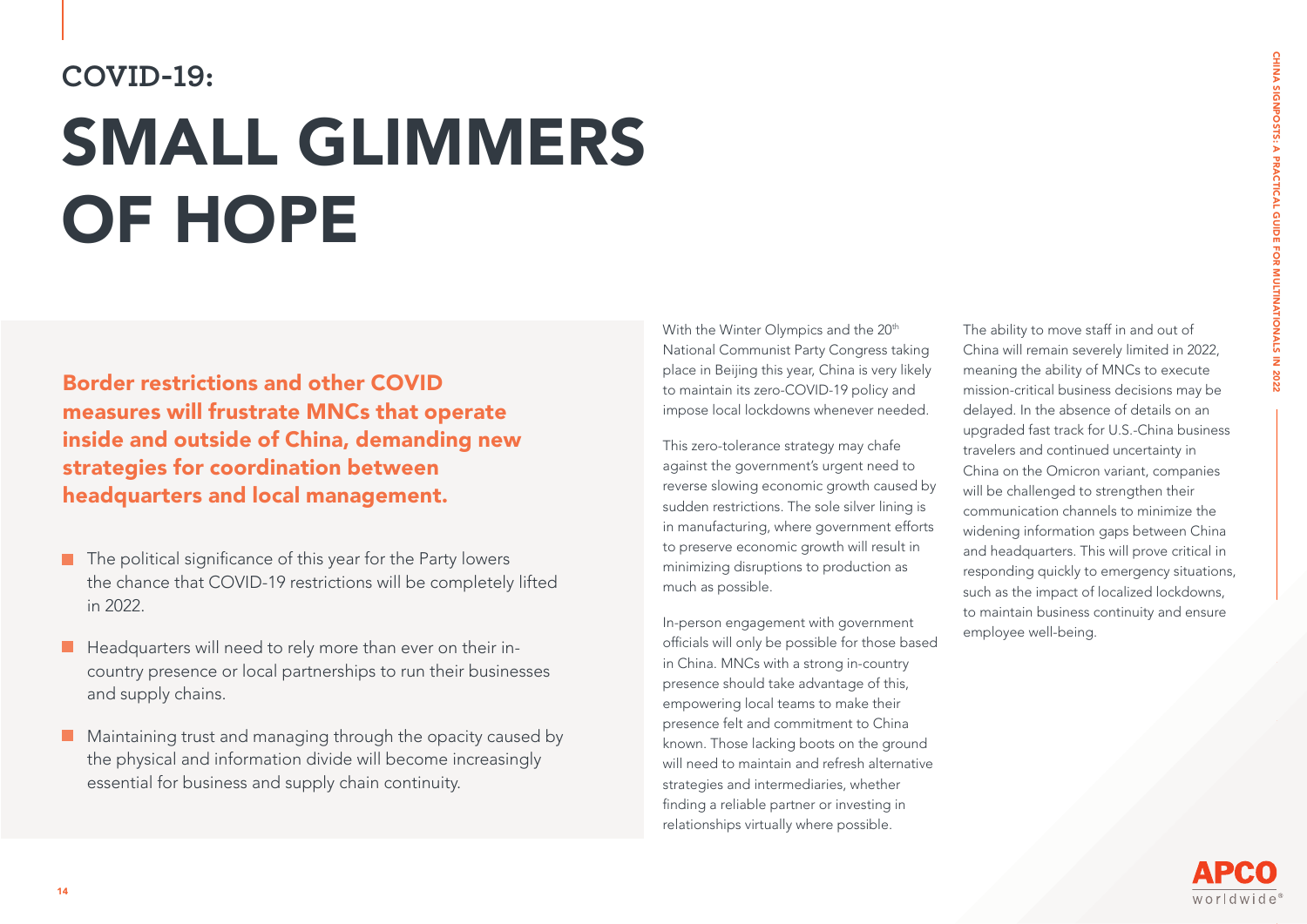### **ENVIRONMENT & ENERGY:**

# STARTING THE LONG MARCH TOWARDS DECARBONIZATION

Businesses need to assess the resilience of their long-term sustainability plans, stay ahead of a raft of new compliance requirements and seize opportunities which align with Beijing's climate and environmental objectives.

- **H** Heightened environmental compliance pressures and regulatory change require MNCs to closely monitor policies and trends to enable well-informed business decisions.
- Companies should anticipate and proactively adapt to forthcoming  $\blacksquare$ changes to minimize business disruption.
- Green development creates business transformation and reputation-building opportunities for MNCs who can bring innovative technical solutions and practices to China.

President Xi Jinping's announcement of China's decarbonization goals casts a long shadow over future environmental policymaking. The emergence of a longterm national framework to oversee decarbonization in the coming decades is instructive of China's ambitious timelines, and is already being matched by a wave of supportive policies at the central and local levels.

In some parts of Eastern China and areas surrounding Beijing, pollution standards are now higher than similar regulations in Western Europe and North America. While resource constraints caused by global shortages and the transition away from coal may temporarily relax some emissions standards in 2022, the overall trend will move towards stricter standards in the near future. MNCs will need to consider whether their transition plans are future proof to withstand long-term compliance rather than piecemeal investments to meet current standards.

China's sustainable transition also creates opportunities for foreign companies to improve their sustainability performance in China and demonstrate value. Technological innovation will be essential to minimizing the economic impact of this transition and achieving China's long-term environmental objectives.

While the government will likely turn to stimulus to incentivize the green transition, a lack of domestic expertise remains a major barrier. MNCs with a strong sustainability commitment are well positioned to introduce global standards and advanced practices in key areas, such as supply chain management, sustainable consumption, renewable energy, green infrastructure and smart transportation. These contributions can demonstrate commitment to development goals and provide a platform to institutionalize engagement with key stakeholders and industry partners.